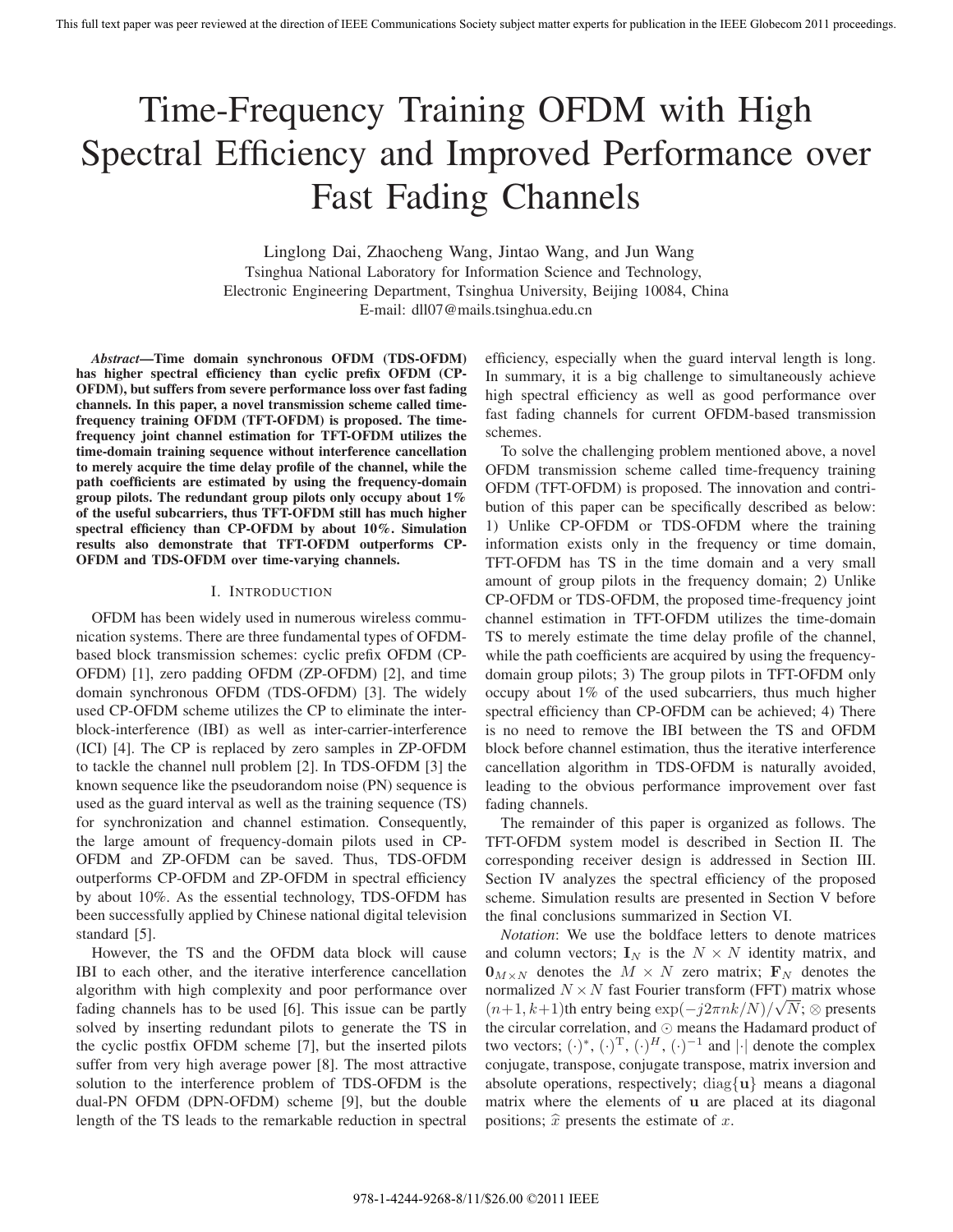#### II. SYSTEM MODEL OF TFT-OFDM

Fig. 1 shows the signal structure comparison between CP-OFDM, TDS-OFDM and the proposed TFT-OFDM schemes.

In the time domain, similar to TDS-OFDM, the ith TFT-OFDM symbol  $\mathbf{s}_i = [s_{i,0} \ s_{i,1} \cdots s_{i,P-1}]^T$  is composed of the known TS  $\mathbf{c}_i = [c_{i,0} \ c_{i,1} \cdots c_{i,M-1}]^T$  and the OFDM data block  $\mathbf{x}_i = [x_{i,0} \ x_{i,1} \cdots x_{i,N-1}]^T$ 

$$
\mathbf{s}_{i} = \begin{bmatrix} \mathbf{c}_{i} \\ \mathbf{x}_{i} \end{bmatrix}_{P \times 1} = \begin{bmatrix} \mathbf{I}_{M} \\ \mathbf{0}_{N \times M} \end{bmatrix}_{P \times M} \mathbf{c}_{i} + \begin{bmatrix} \mathbf{0}_{M \times N} \\ \mathbf{I}_{N} \end{bmatrix}_{P \times N} \mathbf{F}_{N}^{H} \mathbf{X}_{i},
$$
\n(1)

where  $M$  is the length of the TS,  $N$  is the length of the OFDM data block,  $P = M + N$  presents the length of a TFT-OFDM symbol,  $\mathbf{X}_i = [X_{i,0} \ X_{i,1} \cdots X_{i,N-1}]^T$  denotes the frequency-domain OFDM symbol, and  $\mathbf{x}_i = \mathbf{F}_N^H \mathbf{X}_i$ . Being different from the time-domain PN sequence used in TDS-OFDM, the TS in TFT-OFDM could be any kind of sequences with favorable features defined in the time or frequency domain. Here we adopt the TS having constant envelope in the frequency domain, i.e.,  $\mathbf{c}_i = \mathbf{F}_{M}^H \mathbf{C}_i$ , where  $\mathbf{C}_i = [C_{i,0} \ C_{i,1} \cdots C_{i,M-1}]^T$  with the entry  $C_{i,k} \in \{+c, -c\},$ and  $c$  is an arbitrary real or complex number. For simplicity,  $c = 1$  is used. It can be proved that such TS with any length has perfect circular auto-correlation property, since the circular correlation theorem allows

$$
\mathbf{c}_i \otimes \mathbf{c}_i = \mathbf{F}_M^H \left( \sqrt{M} \mathbf{F}_M \mathbf{c}_i \odot (\mathbf{F}_M \mathbf{c}_i)^* \right) = M \left[ 1 \ \mathbf{0}_{1 \times (M-1)} \right]^T.
$$
\n(2)

In the frequency domain, unlike TDS-OFDM where all active subcarriers are used to carry data, TFT-OFDM has  $N_d$ data subcarriers and  $N_{\text{group}}$  group pilots scattered within the signal bandwidth. Each group has  $2d+1$  pilots. The index set of the central pilot within each group can be denoted by  $\eta =$  ${\eta_0 \eta_1 \cdots \eta_{N_{group}-1}}$ , and the index set of all pilots is  $\Psi =$  ${\eta_0 - d \eta_0 - d + 1 \cdots \eta_0 + d \cdots \eta_{N_{group}-1} - d \cdots \eta_{N_{group}-1} + d},$ and the pilot number is  $N_p = N_{group}(2d + 1)$ , where  $N = N_d + N_p$ . Later in Section III-A, we will show that TFT-OFDM requires much smaller amount of pilots than CP-OFDM.

After the cyclic reconstruction of the received OFDM block has been achieved (the specific method will be addressed in Section III-B), the received frequency-domain OFDM block  $\mathbf{Y}_i = [Y_{i,0}, Y_{i,1}, \cdots Y_{i,N-1}]^T$  can be expressed as

$$
\mathbf{Y}_i = \mathbf{H}_i \mathbf{X}_i + \mathbf{W}_i,\tag{3}
$$

where  $W_i$  is the additive white Gaussian noise (AWGN) vector with each element having zero mean and the variance of  $\sigma^2$ ,  $H_i$  is the channel frequency response (CFR) matrix with the  $(p+1, q+1)$ th entry  $H_{i,p,q}$  be [10]

$$
H_{i,p,q} = \sum_{l=0}^{L-1} \left( \frac{1}{N} \sum_{n=0}^{N-1} h_{i,n,l} e^{-j\frac{2\pi}{N}n(p-q)} \right) e^{-j\frac{2\pi}{N}qn_l}, \quad (4)
$$

where  $h_{i,n,l}$  denotes the coefficient of the *l*th path with the delay of  $n_l$  at the time instant of n within the *i*th OFDM block, L is the number of resolvable paths. If the channel is time-invariant within each TFT-OFDM symbol, i.e.,  $h_{i,0,l} =$ 



Fig. 1. Signal structure comparison between CP-OFDM, TDS-OFDM and the proposed TFT-OFDM: (a) CP-OFDM; (b) TDS-OFDM; (c) TFT-OFDM.

 $h_{i,1,l} = \cdots = h_{i,N-1,l} = h_{i,l}$ , the ICI coefficient  $H_{i,p,q}$  ( $p \neq$  $q$ ) is zero, and  $H_i$  becomes a diagonal matrix.

## III. TFT-OFDM RECEIVER DESIGN

This section presents the TFT-OFDM receiver design issues, including the time-frequency joint channel estimation, cyclic prefix reconstruction and channel equalization.

## *A. Time-Frequency Joint Channel Estimation*

Unlike CP-OFDM or TDS-OFDM where channel estimation is solely dependent on the frequency-domain pilots or the time-domain TS, channel estimation in TFT-OFDM is jointly achieved by time-frequency processing of the received TFT-OFDM signal.

## *1) Time Delay Profile Estimation Using Time-Domain TS*

For simplicity, we firstly assume that the channel is time-invariant during one TFT-OFDM symbol. Let  $h_i$  =  $[h_{i,0} \; h_{i,1} \cdots h_{i,L-1}]^T$  be the channel impulse response (CIR) vector, the received TS  $\mathbf{d}_i = [d_{i,0} \ d_{i,1} \cdots d_{i,M-1}]^T$  should be

$$
\mathbf{d}_i = \mathbf{B}_{i,\mathrm{ISI}} \mathbf{c}_i + \mathbf{B}_{i-1,\mathrm{IBI}} \mathbf{x}_{i-1,N-M:N-1} + \mathbf{v}_i,\qquad(5)
$$

where  $\mathbf{B}_{i,1}$  denotes the  $M \times M$  Toeplitz inferior triangular matrix with the first column  $[h_{i,0} \; h_{i,1} \cdots h_{i,L-1} \; 0 \cdots 0]^T$ ,  $\mathbf{B}_{i,IBI}$  presents the  $M \times M$  Toeplitz superior triangular matrix of the first row  $[0 \cdots 0 \; h_{i,L-1} \; h_{i,L-2} \cdots h_{i,1}]^T$ ,  $\mathbf{x}_{i-1,N-M:N-1}$  denotes the last M elements of  $\mathbf{x}_{i-1}$ , and  $\mathbf{B}_{i,\text{IBI}}\mathbf{x}_{i-1,N-M:N-1}$  is the interference caused by the previous OFDM block  $\mathbf{x}_{i-1}$ ,  $\mathbf{v}_i$  is the AWGN vector.

In TDS-OFDM, the interference  $\mathbf{B}_{i,IBI} \mathbf{x}_{i-1,N-M:N-1}$  must be cancelled [6], which is difficult even if the CIR is exactly known, since  $x_{i-1}$  is random and cannot be perfectly detected. Therefore, performance loss is unavoidable, especially when the channel is varying fast. To solve this problem, without interference cancellation, we directly use the "contaminated"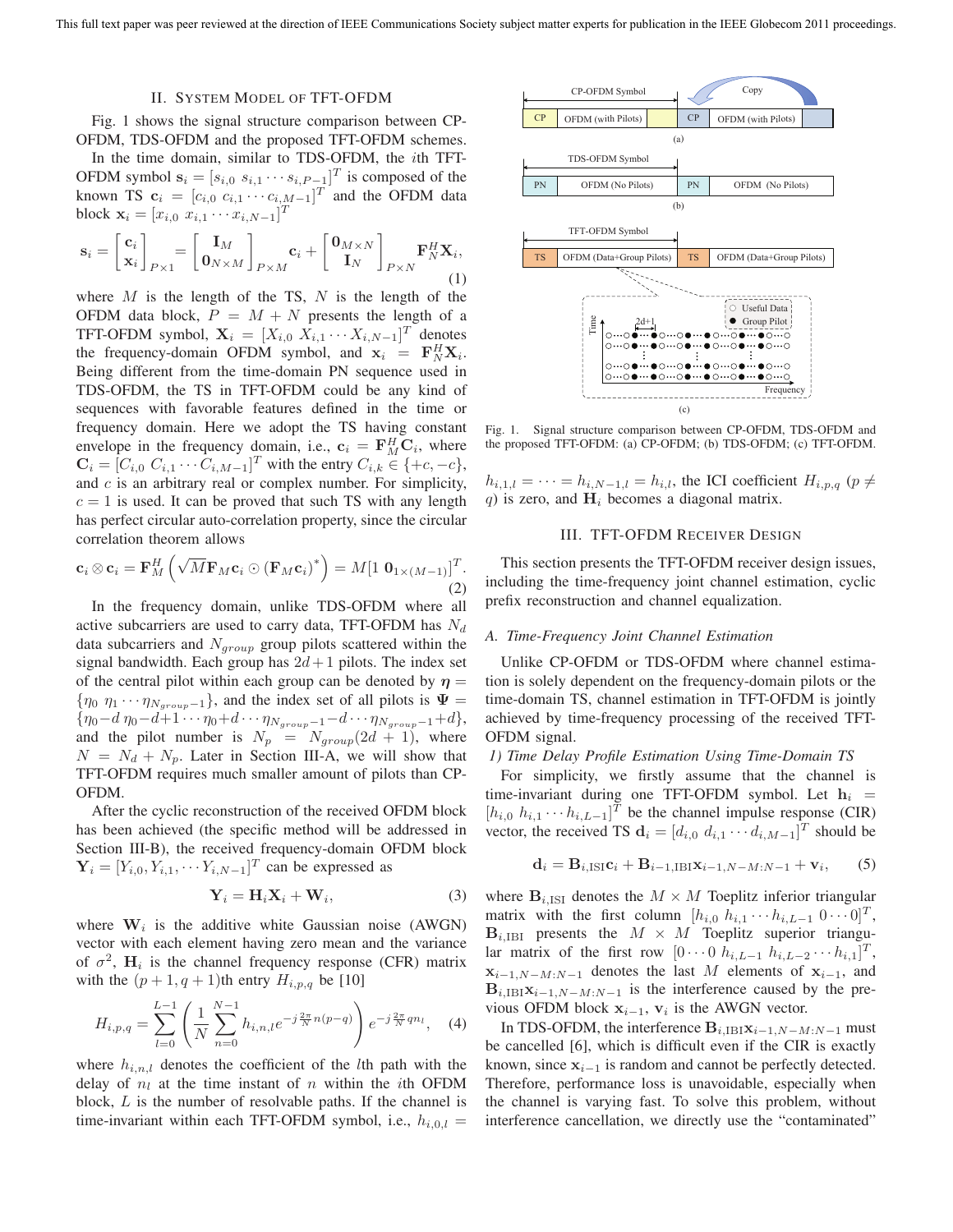

Fig. 2. Time delay profile estimation using the time-domain TS without interference cancellation and cyclic prefix reconstruction.

TS to only estimate the time delay profile of the CIR

$$
\widehat{\mathbf{h}}_i = \frac{1}{M} \mathbf{c}_i \otimes \mathbf{d}_i = \mathbf{h}_i + \mathbf{v}_i' + \mathbf{n}_i,\tag{6}
$$

where  $\mathbf{v}_i' = \frac{1}{M} \mathbf{c}_i \otimes \mathbf{v}_i$  is the noise term, and

$$
\mathbf{n}_{i} = \frac{1}{M}\mathbf{c}_{i} \otimes (\mathbf{B}_{i-1,\mathrm{IBI}}\mathbf{x}_{i-1,N-M:N-1} - \mathbf{B}_{i,\mathrm{IBI}}\mathbf{c}_{i}) \qquad (7)
$$

denotes the extra "noise" due to the interference. However,  $n_i$  will not severely affect the time delay information of the channel, since **<sup>x</sup>**<sup>i</sup>−<sup>1</sup> and **<sup>c</sup>**<sup>i</sup> are completely uncorrelated. As an example, Fig. 2 compares  $\hat{\mathbf{h}}_i$  and  $\mathbf{h}_i$  over the Brazil D channel with the signal-to-noise ratio (SNR) of 5 dB. Although the rough estimate  $\hat{h}_i$  is not accurate due to the interference, the time delay profile of the channel is preserved well, as demonstrated in Fig. 2, which is just the expected target of this stage. Moreover,  $\hat{\mathbf{h}}_i$  can be further refined by averaging several results from (6). Finally, the time delays of the most significant taps of  $\hat{\mathbf{h}}_i$  are saved in the time delay profile set **Γ** 

$$
\Gamma = \{ n_l : \left| \widehat{h}_{i,l} \right|^2 \ge P_{th} \}_{l=0}^{L-1},\tag{8}
$$

where  $P_{th}$  is pre-defined power threshold.

*2) Path Coefficient Estimation Using Frequency-domain Pilots*

For time-varying channels, the path coefficient  $h_{i,n,l}$  in (4) can be modeled by the Q-order Taylor series expansion [11]

$$
h_{i,n,l} = \boldsymbol{\theta}_n \boldsymbol{\rho}_{i,l} + \varepsilon_{i,n,l},\tag{9}
$$

where  $\theta_n = [1 \; n \; n^2 \cdots n^Q]_{1 \times (Q+1)}$ ,  $\rho_{i,l} = [\rho_{i,l,0} \; \rho_{i,l,1} \cdots]$  $\rho_{i,l,Q}|_{(Q+1)\times 1}^T$ ,  $\rho_{i,l,q}$  is the polynomial coefficient, and  $\varepsilon_{i,n,l}$ denotes the approximation error. The order Q depends on the maximum Doppler spread  $f_d$  of the channel. According to the study in [11],  $Q = 1$  ensures good approximation performance if  $f_dT \leq 0.1$ , where T is the OFDM block length. Take the value  $T = 500 \mu s$  specified in [5] as an example,  $f_d \leq 200$ Hz meets such criterion.

Since the ICI is dominantly caused by the neighboring subcarriers [11], it can be assumed that the ICI coefficient  $H_{i,p,q} = 0$  if  $|p - q| > d$ . Thus, by substituting (9) and (4) into (3),  $Y_{i,k}$  can be rewritten as

$$
Y_{i,k} = \Lambda_{i,k} \theta_i \rho_i + \zeta_{i,k}, \qquad (10)
$$

where  $\Lambda_{i,k} = [\lambda_{i,0,0,k} \lambda_{i,0,1,k} \cdots \lambda_{i,N-1,L-1,k}]_{1 \times LN}$  with

$$
\lambda_{i,n,l,k} = \frac{1}{N} \sum_{q=k-d}^{k+d} e^{-j\frac{2\pi}{N}n(k-q)} e^{-j\frac{2\pi}{N}qn_l} X_{i,q}, \quad (11)
$$

 $\theta_i = \begin{bmatrix} \theta_{i,0}^T & \theta_{i,1}^T & \theta_{i,2}^T & \cdots & \theta_{i,N-1}^T \end{bmatrix}_{N L \times (Q+1) L}^T$  with the entry  $\boldsymbol{\theta}_{i,n} = [diag{\{\boldsymbol{\theta}_n \ \boldsymbol{\theta}_n \ \boldsymbol{\theta}_n \ \cdot \cdot \cdot \boldsymbol{\theta}_n\}}]_{L \times (Q+1)L}, \ \ \boldsymbol{\rho}_i =$  $\left[\rho_{i,0}^T \rho_{i,1}^T \cdots \rho_{i,L-1}^T\right]_{(Q+1)L\times 1}^T$ , and the noise term  $\zeta_{i,k}$  =  $\sum_{n=1}^{N-1}$  $n=0$  $\sum_{i=1}^{L-1}$  $\sum_{l=0} \varepsilon_{i,n,l} \lambda_{i,n,l,k} + W_{i,k}.$ 

Using the known group pilots  $\{X_{i,q}\}_{q=k-d}^{k+d}$  and the time delay profile  $\Gamma = \{n_l\}_{l=0}^{L-1}$  in (8),  $\lambda_{i,n,l,k}$  in (11) can be calculated if  $k \in \eta$ , and  $\Lambda_i = [\Lambda_{i,\eta_0}, \Lambda_{i,\eta_1}, \cdots \Lambda_{i,\eta_{N_{group}}-1}]_{N_{group} \times LN}^T$ <br>is consequently known. Therefore, the received central pilots in the frequency-domain group pilots in (10), i.e.,  $Y_p$  =  $[Y_{i,\eta_0} Y_{i,\eta_1} \cdots Y_{i,\eta_{N_{group}-1}}]$ <sup>T</sup><sub>Ngroup</sub>×1, can be expressed by

$$
\mathbf{Y}_p = \mathbf{\Lambda}_i \boldsymbol{\theta}_i \boldsymbol{\rho}_i + \boldsymbol{\zeta}_i, \tag{12}
$$

where  $\boldsymbol{\zeta}_i = [\zeta_{i,\eta_0} \ \zeta_{i,\eta_1} \cdots \zeta_{i,\eta_{N_{group}-1}}]_{N_{group} \times 1}^T$ .<br>Because  $\boldsymbol{\rho}_i$  in (12) contains  $(Q+1)L$  unknown parameters,

the number of group pilots should satisfy  $N_{group} \geq (Q+1)L$ to guarantee the matrix  $\beta_i = \Lambda_i \theta_i$  to be of full column rank. Thus,  $\rho_i$  can be estimated as

$$
\widehat{\boldsymbol{\rho}}_i = \boldsymbol{\beta}_i^{\dagger} \mathbf{Y}_p = \left(\boldsymbol{\beta}_i^H \boldsymbol{\beta}_i\right)^{-1} \boldsymbol{\beta}_i^H \mathbf{Y}_p, \tag{13}
$$

where  $(\cdot)^\dagger$  denotes the Moore-Penrose inverse matrix. Then,  $h_{i,n,l}$  in (9) and  $H_{i,p,q}$  in (4) can be calculated based on  $\hat{\rho}_i$ .

Note that only  $N_p = (Q+1)(2d+1)L$  pilots are required in TFT-OFDM to estimate the path coefficients after the time delay profile has been known according to (8). In addition, it has been shown that  $Q = 1, d = 1$  can already provide satisfying performance over fading channels [11], so the pilot number  $N_p$  is small. However, both the time delays and path coefficients are estimated by using the frequency-domain pilots in CP-OFDM, and the pilot number should be not smaller than the CP length  $M$  according to the Karhunen-Loeve theorem [10]. Therefore, TFT-OFDM needs much fewer pilots than CP-OFDM due to  $L$  is normally much smaller than  $M$ , i.e.,  $L \ll M$ .

## *B. Channel Equalization*

Due to the multi-path propagation, the received OFDM block  $\mathbf{y}_i = [y_{i,0} \ y_{i,1} \cdots y_{i,N-1}]^T$  can be expressed by

$$
\mathbf{y}_{i} = \mathbf{H}_{i,\mathrm{ISI}} \mathbf{x}_{i} + \mathbf{H}_{i,\mathrm{IBI}} \left[ \begin{array}{c} \mathbf{0}_{(N-M) \times 1} \\ \mathbf{c}_{i} \end{array} \right]_{N \times 1} + \mathbf{w}_{i}, \quad (14)
$$

where  $\mathbf{H}_{i,1}$  and  $\mathbf{H}_{i,1}$  be the  $N \times N$  Toeplitz inferior and superior triangular matrix with the first column  $[h_{i,0} h_{i,1} \cdots h_{i,L-1} 0 \cdots 0]^T$  and the first row  $[0 \cdots 0 \; h_{i,L-1} \; h_{i,L-2} \cdots h_{i,1}]^T$ , respectively, and **w**<sub>i</sub> =  $\mathbf{F}_N^H \mathbf{W}_i$  is the AWGN vector. Similar to the hybrid domain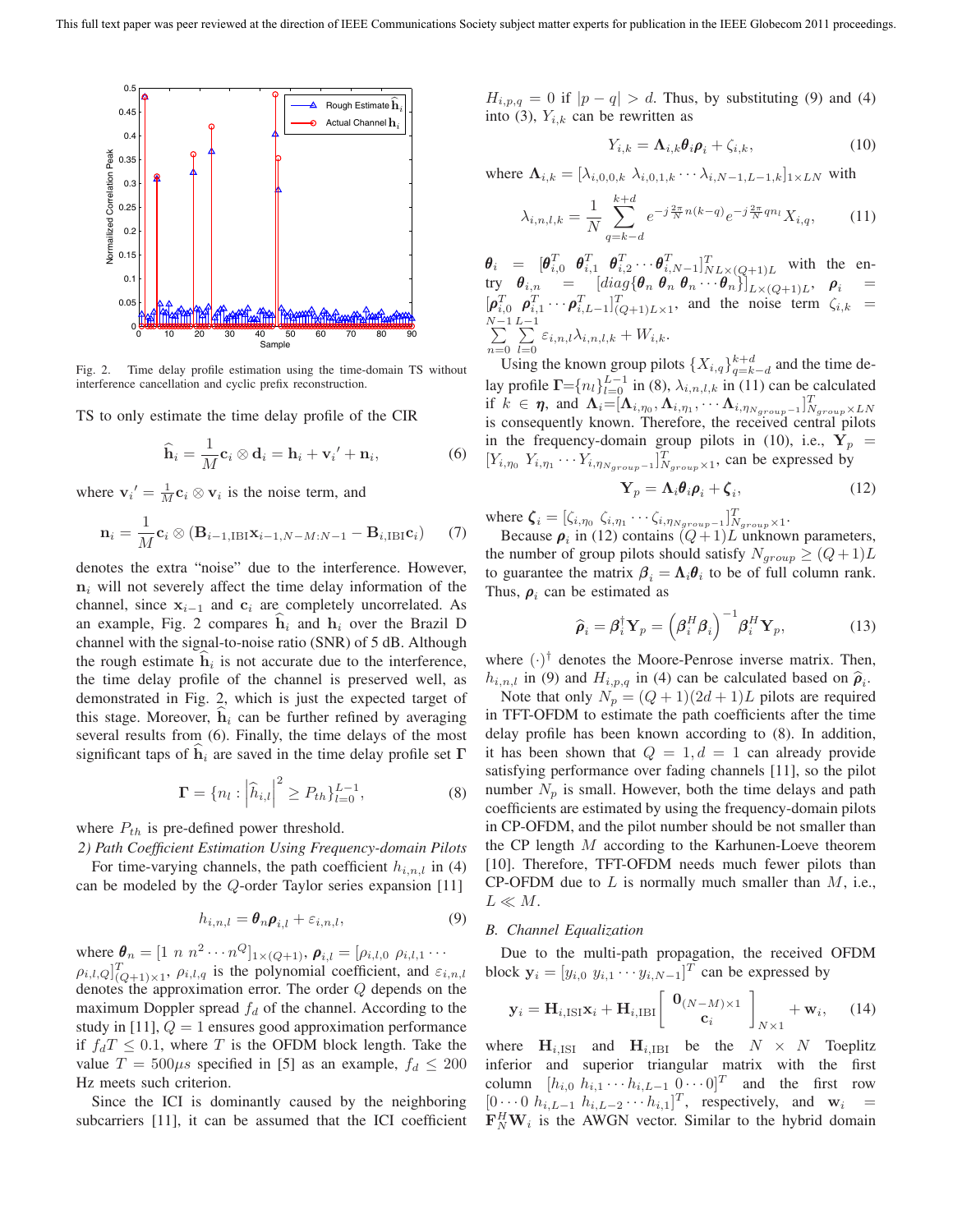equalization method proposed in [12], cyclic prefix reconstruction of  $y_i$  can be achieved by

$$
\widetilde{\mathbf{y}}_i = \mathbf{y}_i - \mathbf{H}_{i,\text{IBI}} \begin{bmatrix} \mathbf{0}_{(N-M)\times 1} \\ \mathbf{c}_i \end{bmatrix}_{N\times 1} + \begin{bmatrix} \mathbf{d}_{i+1} \\ \mathbf{0}_{(N-M)\times 1} \end{bmatrix} - \mathbf{H}_{i,\text{ISI}} \begin{bmatrix} \mathbf{c}_{i+1} \\ \mathbf{0}_{(N-M)\times 1} \end{bmatrix}
$$
\n
$$
= \mathbf{H}_{i,\text{CIR}} \mathbf{x}_i + \mathbf{w}_i + \begin{bmatrix} \mathbf{v}_{i+1} \\ \mathbf{0}_{(N-M)\times 1} \end{bmatrix} .
$$
\n(15)

where  $\mathbf{d}_{i+1}$  can be found according to (5), and  $\mathbf{H}_{i, CIR}$  =  $\mathbf{H}_{i,ISI} + \mathbf{H}_{i,IBI}$  means the  $N \times N$  circular matrix with the first column  $[h_{i,0} \; h_{i,1} \cdots h_{i,L-1} \; 0 \cdots 0]^T$ . Since any circular matrix can be diagonalized by the FFT matrix, i.e.,  $\mathbf{H}_{i, \text{CIR}} =$  $\mathbf{F}_N \mathbf{H}_i \mathbf{F}_N^H$ , applying DFT to  $\widetilde{\mathbf{y}}_i$  would produce the signal  $\mathbf{Y}_i$ in (3), i.e.,  $\mathbf{Y}_i = \mathbf{F}_N \widetilde{\mathbf{y}}_i = \mathbf{H}_i \mathbf{X}_i + \mathbf{W}_i$ .

Then, the zero-forcing equalization can be performed after the iterative ICI removal:

• *Step 1: Initial channel equalization*. The CFR estimate  $H_{i,p,q}$  in (4) can be calculated after channel estimation. Then the initial channel equalization is performed as

$$
\widehat{X}_{i,k}^{(0)} = \frac{Y_{i,k}}{\widehat{H}_{i,k,k}}, \ k \notin \Psi.
$$
\n(16)

• *Step 2: Iterative ICI cancellation*. Since the ICI is dominantly caused by the adjacent subcarriers, the transmitted signal on the kth subcarrier in the *i*th iteration is updated according to

$$
\widehat{X}_{i,k}^{(j)} = \frac{Y_{i,k} - \sum_{q=k-d,q \neq k}^{k+d} \widehat{H}_{i,k,q} \widehat{X}_{i,q}^{(j-1)}}{\widehat{H}_{i,k,k}}, \quad k \notin \Psi. \quad (17)
$$

• *Step 3: Iteration termination*. The iterative process is stopped if the pre-defined iteration number  $J_0$  (normally  $J_0 \leq 3$ ) is approached. Otherwise, jump to *Step 2*.

Note that the channel equalization and estimation in TFT-OFDM are not iteratively performed like that in TDS-OFDM.

## IV. SPECTRAL EFFICIENCY OF TFT-OFDM

# *A. Spectral Efficiency*

Both the time-domain guard interval and the frequencydomain pilots are the overheads for OFDM systems [13]. So the spectral efficiency of TFT-OFDM is

$$
E_0 = \frac{N - (Q+1)(2d+1)L}{M+N}.
$$
 (18)

Table I shows the spectral efficiency comparison between CP-OFDM, TDS-OFDM, DPN-OFDM and the proposed TFT-OFDM. For digital broadcasting systems, typically  $N = 4096$ is selected. In addition, all the channel models defined by ITU have not more than 6 resolvable paths, so we assumed  $L = 6$ without the loss of generality, and  $Q = 1, d = 1$  are considered as mentioned before. In this case, only 36 pilots occupying less than 1% of the used subcarriers in TFT-OFDM, is sufficient to track the time-varying channel, while CP-OFDM requires 12.5% pilot occupation ratio when  $M = N/8$ .

It is clear from Table I that TFT-OFDM only suffers from negligible loss in spectral efficiency compared with

TABLE I SPECTRAL EFFICIENCY COMPARISON.

| TS Length  | CP-OFDM   | <b>TDS-OFDM</b> | DPN-OFDM | <b>TFT-OFDM</b> |
|------------|-----------|-----------------|----------|-----------------|
| $K = N/4$  | $60.00\%$ | 80.00%          | 66.67%   | 79.30%          |
| $K = N/8$  | 77.78%    | 88.89%          | 80.00%   | 87.52%          |
| $K = N/16$ | 88.23%    | $94.12\%$       | 88.89%   | 92.59%          |

TDS-OFDM who has the least overhead. It also shows that TFT-OFDM has higher efficiency than CP-OFDM and DPN-OFDM, especially when the guard interval is long, which is just the important application scenario of single frequency network (SFN) mode for the digital broadcasting systems as well as the next generation wireless system called the long term evolution (LTE) [14]. For example, TFT-OFDM has higher spectral efficiency than CP-OFDM by about 9.74% when  $M = N/8$ , and TFT-OFDM outperforms DPN-OFDM by the increase of 12.63% in spectral efficiency when  $M = N/4$ .

*B. Extension to Multiple-Input Multiple-Output (MIMO) Scenarios*

It is well-known that extending TDS-OFDM to MIMO applications is difficult due to the much more complicated interference issue than that in the single-antenna TDS-OFDM system [15]. CP-OFDM can be easily extended to MIMO systems by adopting orthogonal pilots, at the high cost of the linearly increased pilots with respect to the transmit antenna number  $N_T[1]$ . However, without the obvious increase in the overhead, the proposed TFT-OFDM can be easily adapted to MIMO scenarios by configuring quasi-orthogonal timedomain TS to each transmit antenna, and using orthogonal pilots in the frequency domain. Taking  $N = 4096, M =$  $N/8$ ,  $N_p = 36$ ,  $N_T = 4$  as an example, we can find that 50% of the used subcarriers would be occupied by the pilots in CP-OFDM-MIMO, while the group pilots in TFT-OFDM-MIMO take up only 3.5% of the signal bandwidth.

# V. SIMULATION RESULTS AND DISCUSSION

Simulations were carried out to investigate the performance of the proposed TFT-OFDM transmission scheme. The signal bandwidth is 7.56 MHz at the central radio frequency of 770 MHz. The modulation scheme is QPSK. Other system parameters are consistent with those specified in Section IV-A. Two typical 6-tap multi-path channel models named Vehicular B and Brazil D were used. The first channel has moderate frequency-selectivity, while the later has deep frequencyselectivity. The maximum Doppler spread of 20 Hz and 100 Hz are considered, which correspond to the relative receiver velocity of 28 km/h and 140 km/h @ 770 MHz, respectively.

Fig. 3 compares the bit error rate (BER) performance of TFT-OFDM with CP-OFDM, TDS-OFDM and DPN-OFDM over the Vehicular B channel with the receiver velocity of 28 km/h. In CP-OFDM, the comb-type pilots were used for least square channel estimation, and then discrete Fourier transform interpolation was used [1]. We can observe that TFT-OFDM has superior BER performance over the conventional OFDM transmission schemes. When BER is 0.1, TFT-OFDM outperforms DPN-OFDM, CP-OFDM and TDS-OFDM by about 0.6 dB, 1.5 dB and 3.1 dB, respectively.